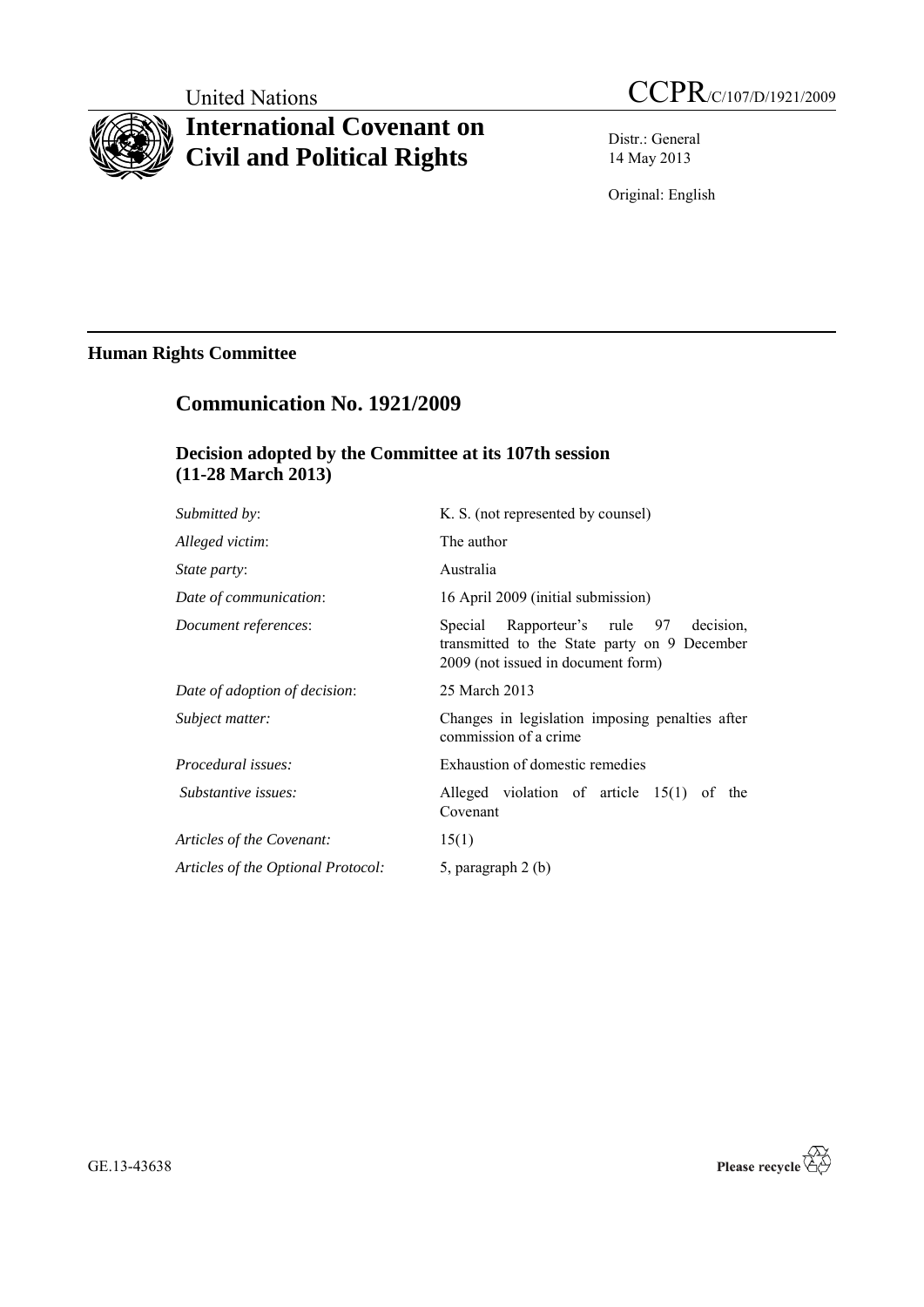## **Annex**

# **Decision of the Human Rights Committee under the Optional Protocol to the International Covenant on Civil and Political Rights (107th session)**

concerning

### **Communication No. 1921/2009 \***

| <i>Submitted by:</i>   | K. S. (not represented by counsel) |
|------------------------|------------------------------------|
| Alleged victim:        | The author                         |
| <i>State party:</i>    | Australia                          |
| Date of communication: | 16 April 2009 (initial submission) |

*The Human Rights Committee*, established under article 28 of the International Covenant on Civil and Political Rights,

*Meeting on* 25 March 2013,

*Adopts the following*:

#### **Decision on admissibility**

1. The author of the communication, dated 16 April 2009, is Mr. K. S., an Australian national born on 30 June 1966. He complains of a violation by Australia of article 15(1) of the Covenant. The Covenant and its Optional Protocol entered into force for Australia on 13 August 1980 and 25 September 1991 respectively. The author is not represented by counsel.

#### **The facts as presented by the author**

2.1 The author committed an offence on 8 November 1994 and was subsequently charged with wilful murder on 10 November 1994. He was convicted on 27 September 1995 and sentenced on 21 November 1995 to life imprisonment with a minimum of 17 years before being eligible for parole.<sup>1</sup> The Court ordered the sentence under section 40D2(d) of the Criminal Law Amendment Act 1994, which reads:

The court that sentences a person to life imprisonment for wilful murder must set a minimum term of at least 15 years and not more than 19 years that the person must serve before being released on parole.

<sup>\*</sup> The following members of the Committee participated in the examination of the present communication: Mr. Yadh Ben Achour, Mr. Lazhari Bouzid, Ms. Christine Chanet, Mr. Ahmad Amin Fathalla, Mr. Cornelis Flinterman, Mr. Yuji Iwasawa, Ms. Zonke Zanele Majodina, Mr. Kheshoe Parsad Matadeen, Ms. Iulia Antoanella Motoc, Mr. Gerald L. Neuman, Sir Nigel Rodley, Mr. Victor Manuel Rodríguez-Rescia, Mr. Fabián Omar Salvioli, Ms. Anja Seibert-Fohr, Mr. Yuval Shany, Mr. Konstantine Vardzelashvili and Ms. Margo Waterval.

<sup>&</sup>lt;sup>1</sup> Under section 282 of the Criminal Code and section 40D2(d) of the Criminal Law Amendment Act 1994.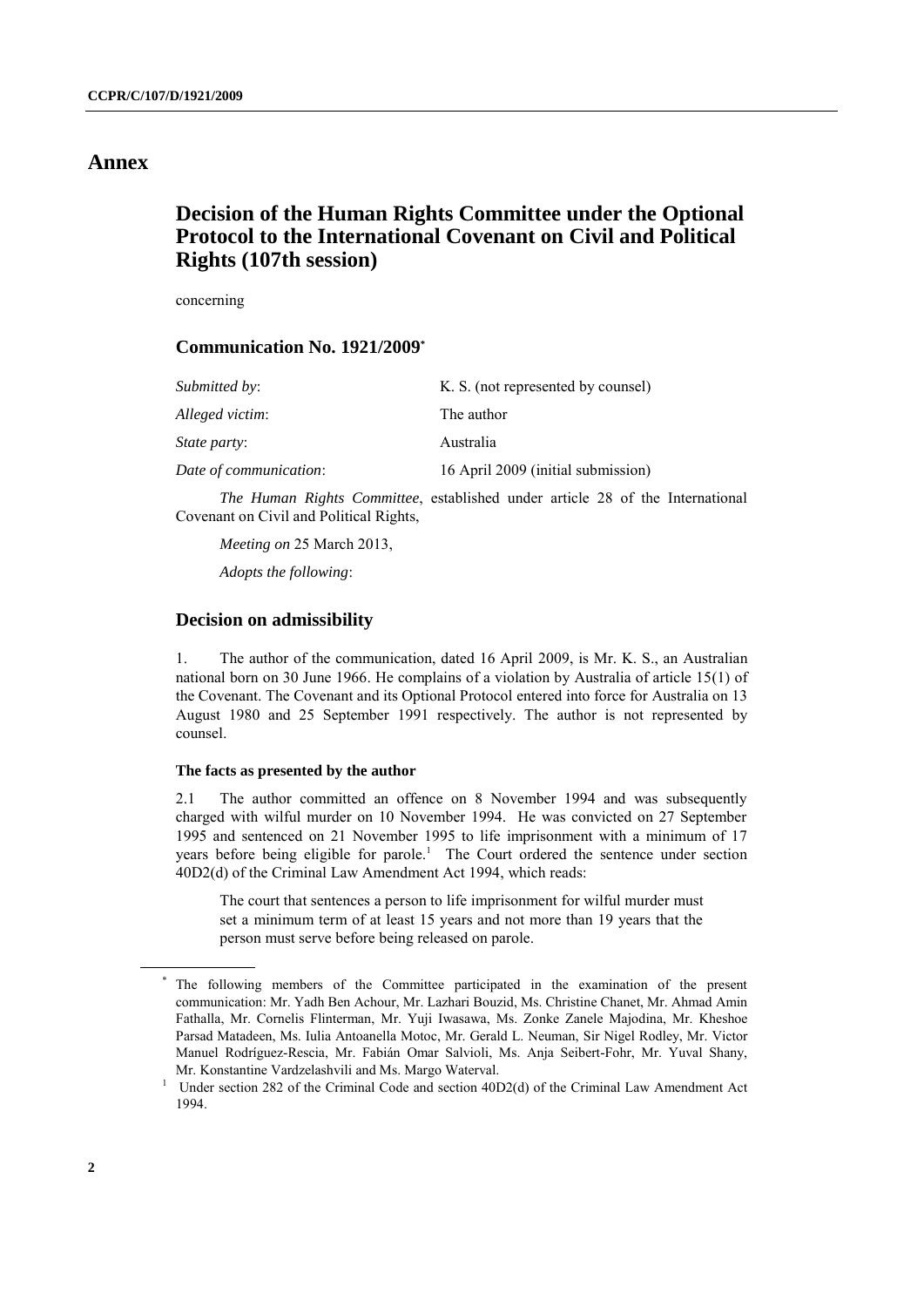2.2 Section 40D2(f) of the Criminal Law Amendment Act required a court imposing a life sentence to set a parole eligibility date according to this formula irrespective of whether the offence occurred on, before or after the entry into force of the provisions of that Act. The Criminal Law Amendment Act 1994 entered into force only on 20 January 1995, before the sentencing of the author but after the commission of the offence.

2.3 Prior to 20 January 1995, the applicable law related to sentencing was the Offenders Community Corrections Act 1963, which established a minimum non-parole period of 12 years. Section 34 of that Act stipulates that a prisoner undergoing a sentence of life imprisonment imposed on or after the commencement date under section  $282(a)(ii)$  or (c)(ii) of the Criminal Code, as was the case for the author, would be eligible to have a report on the prisoner's eligibility for parole furnished on the date of expiration of a period of 12 years after the prisoner was sentenced.

2.4 The author highlighted the fact that section 10 of the Sentencing Act 1995 reads:

If a statutory penalty for an offence changes between the time when the offender committed it and the time when the offender is sentenced for it, the lesser statutory penalty applies for the purposes of sentencing the offender.

2.5 In 2005, the author was informed of the possibility of challenging his past sentence on the basis of an incorrect application of the law. He sent a letter to the Department of Public Prosecutions (DPP) to challenge the sentence and the DPP agreed that there might have been an inconsistency. In March 2006, the author made an application to the Supreme Court of Western Australia for administrative re-sentencing under section 37 of the Sentencing Act 1995. Article 37 of the Sentencing Act 1995 reads:

If a court sentences an offender in a manner that is not in accordance with this Act or the written law under which the offence is committed, the court may recall the order imposing the sentence and impose a sentence that is.

2.6 On 17 March 2006, the Supreme Court, taking into account section 10 of the Sentencing Act 1995, altered the author's sentence from a 17-year to a 12-year minimum non-parole period. The DPP did not oppose the application at that time. As a result, the author was eligible for release on 20 November 2007.

2.7 The DPP later became aware of the provisions of section 40  $D(2)(f)$  of the Criminal Law Amendment Act 1994. On 25 October 2007, the DPP sought leave before the Court of Appeal of Western Australia to set aside the decision of the Supreme Court. 2

2.8 On 4 December 2007, the Court of Appeal of the Supreme Court of Western Australia set aside the Supreme Court's judgement and confirmed the original sentence of life imprisonment with a minimum 17-year non-parole period. The Court of Appeal concluded that there was no contention by either party that the original sentence was deficient or inappropriate, noting that "section 37(1) of the Sentencing Act empowers a court to recall an order imposing a sentence only in a case in which the offender was sentenced in a manner that was not in accordance with the Sentencing Act or the written law under which the offence was committed. The section had no application in this case in which the offender was properly sentenced under the then applicable legislation."<sup>3</sup>

<sup>2</sup> *The State of Western Australia v Seel* [2007] WASCA 271.

 $3$  Ibid., p. 6.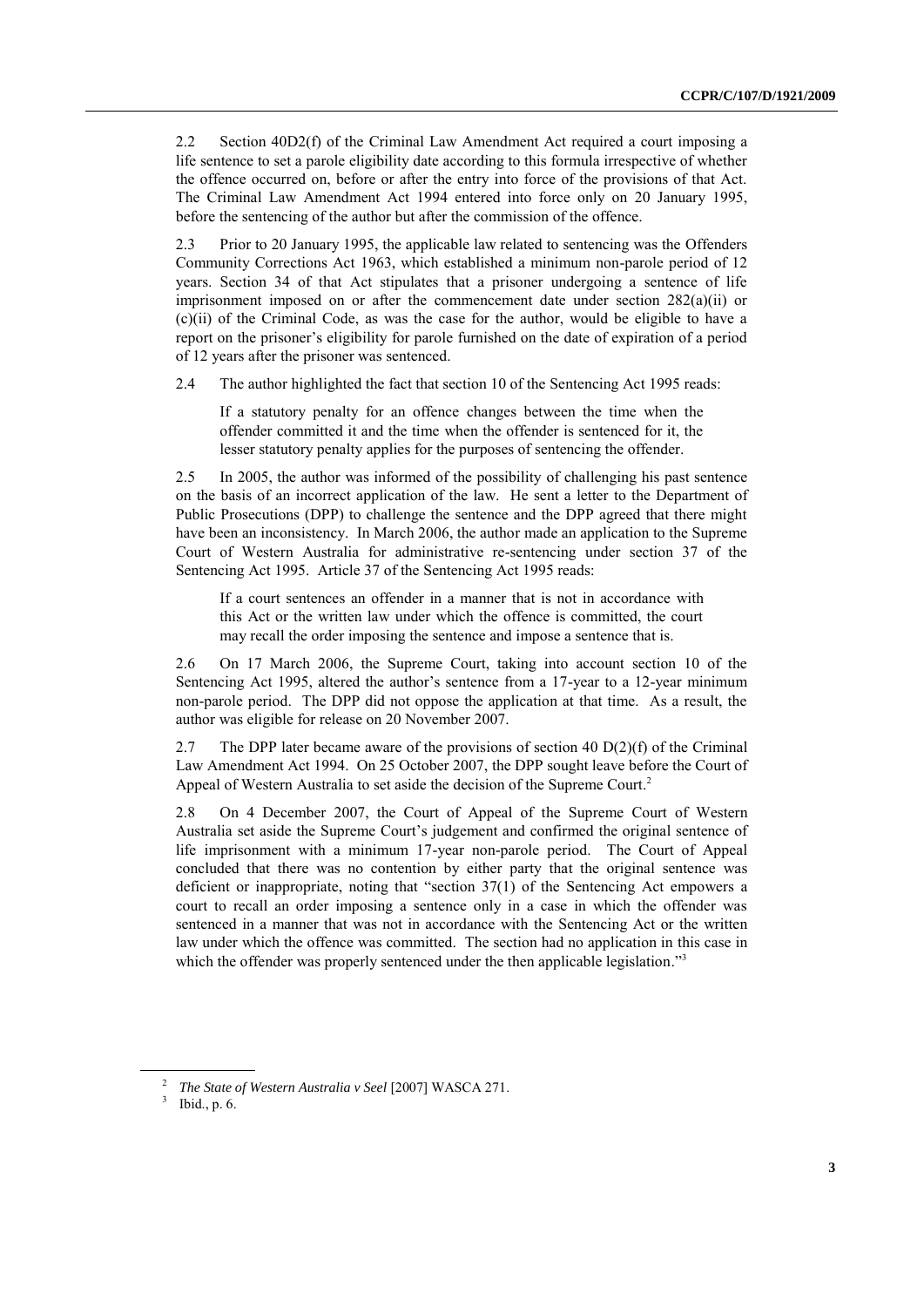#### **The complaint**

3. The author claims that the State party has violated his rights under article 15(1) of the Covenant by applying legislation that entered into force after the commission of the offence and that had the effect of extending the minimum years of imprisonment prior to being eligible for parole from 12 to 17 years.

#### **State party's observations on admissibility**

4.1 In a note verbale dated 14 October 2011 submitted after several reminders, the State party argues that the communication is not admissible on two grounds: the failure to substantiate that the author is a victim of a violation of article 15(1) of the Covenant; and the failure to exhaust domestic remedies.

4.2 In relation to the first claim, the State party argues that the author has not demonstrated that he has been a victim of any change in any of the terms – parole period or otherwise – of his sentence. The State party argues that the two parole regimes create different systems for assessing parole eligibility. The previous parole regime did not require the sentencing judge to give an indicative non-parole period but instead required a report to be furnished after 12 years to assess the prisoner's parole eligibility for parole, which might or might not then be granted. On the other hand, the second parole regime required the sentencing judge to indicate the non-parole period, which could not be before 15 years and which, in the present case, was 17 years.

4.3 The State party highlights the fact that the substantive change between the two parole regimes was that the first regime set the minimum period of imprisonment before consideration of parole at 12 years while the second regime set the minimum period at 15 years. However, in setting the minimum parole period at 12 years, this did not mean that the prisoner would be eligible for parole after 12 years, only that a report would be furnished to make an assessment of eligibility. To assess eligibility, the parole board must take into account a series of considerations, including such factors as the seriousness of the offence, the risk to the community and the prisoner's behaviour in custody.

4.4 The State party concludes that any possible difference in the duration of the author's custodial imprisonment under the first and second parole regimes is purely hypothetical. In referring to the comments of the original sentencing judge in 1995 as well as the resentencing judge in 2006, both of which underline the very serious nature of the author's offence, the State party argues that there is no evidence that the author's period prior to being granted parole would have been any shorter had the original sentencing judge applied the first parole regime. The author therefore cannot claim to be a victim of a violation of article 15(1).

4.5 Second, the State party submits that the author has not exhausted the appeal system in Australia. The State party argues that the author could have sought special leave to appeal to the High Court as a means to pursue his claim and, in not doing so, has not exhausted domestic remedies.

#### **Authors' comments on the State party's observations on admissibility**

5.1 By letter of 22 May 2012, the author argues that at the end of both 12 and 17 years, the reality of parole existed and that to begin an assessment for parole after 12 or after 17 years is vastly different and not hypothetical. He concludes that the State party's submission that the two systems simply create two means of determining parole eligibility is inaccurate: the only difference between the two regimes is the time factor. By implication, the author has therefore substantiated that he is a victim of a violation of article 15(1) of the Covenant.